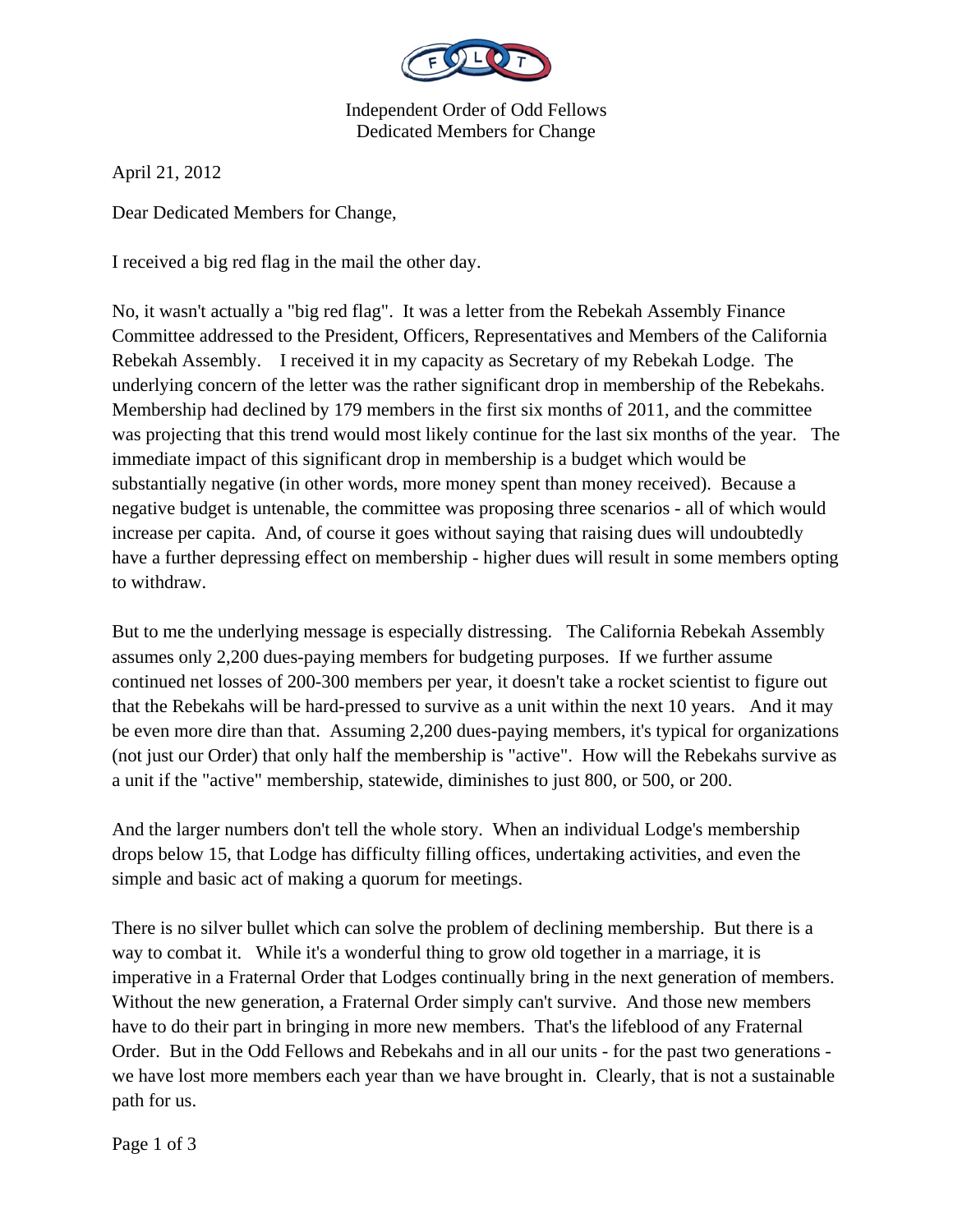

Independent Order of Odd Fellows Dedicated Members for Change

For Odd Fellows Lodges, our "early warning system" is to look at what is happening with Patriarchs Militant, the Encampment, and the Rebekahs. In California today, I will be surprised if there are more than 100 active members of the Patriarchs Militant, or more than 250 active members of the Encampment. With rare exceptions, Cantons and Encampments are declining. But there is a solution.

We have to look at the handful of our units that are actually experiencing a net gain in membership. Yes, there are Encampments, Rebekah Lodges, and Odd Fellows Lodges which are growing. They are few and they are the exceptions. But if we don't look at these few and start to understand and appreciate what they are doing to buck the trend that 90% of the others' are experiencing, then we face continued decline. That is unacceptable to many of us. This great Fraternal Order has a history spanning some 300 years. Let's not let it decline during our watch!

 $F - L - T$ 

Dave Rosenberg

\*\*\*\*\*\*\*\*\*\*\*\*\*\*\*\*\*\*\*\*\*\*\*\*\*\*\*\*\*\*\*\*\*\*\*\*\*\*\*\*\*\*\*\*\*\*\*\*\*\*\*\*\*\*\*\*\*\*\*\*\*\*\*\*\*\*\*\*\*\*\*\*\*\*\*\*\*\*

Less than four weeks to go!

Our Second Annual DMC Dinner Meeting is coming up in just four weeks. We're going to have a great turnout and seats are going fast. Keep in mind that we are subsidizing only the first 100 who attend - so get your reservation check in soon. The dinner normally costs over \$18, but we are able to subsidize the first 100 due to donations made by generous members of DMC.

On Thursday, May 17, DMC will have its Second Annual Dinner Meeting during Grand Lodge Sessions. No-host cocktails begins at 5 p.m. and dinner commences at 6 p.m. - attire is comfortable and casual. The location is El Torito Mexican Restaurant & Cantina, which is less than a block away from the Grand Lodge Hotel, the Doubletree. El Torito is located at 1598 Arden Way, about a four-minute walk from the hotel. The entire dining room of the restaurant has been reserved for us! The dinner will feature El Torito's famous taco buffet with fresh handmade corn tortillas filled with grilled steak, chicken or carnitas, as well as cheese enchiladas, rice, re-fried beans, sweet corn cake, seasonal fresh fruit, guacamole, lettuce, cheese and fresh salsa. In addition, the dinner includes soft drinks, iced tea, coffee or lemonade, and flan for dessert. That's an amazing meal and at \$10 it's the best bargain during Grand Lodge Sessions. No one will leave hungry.